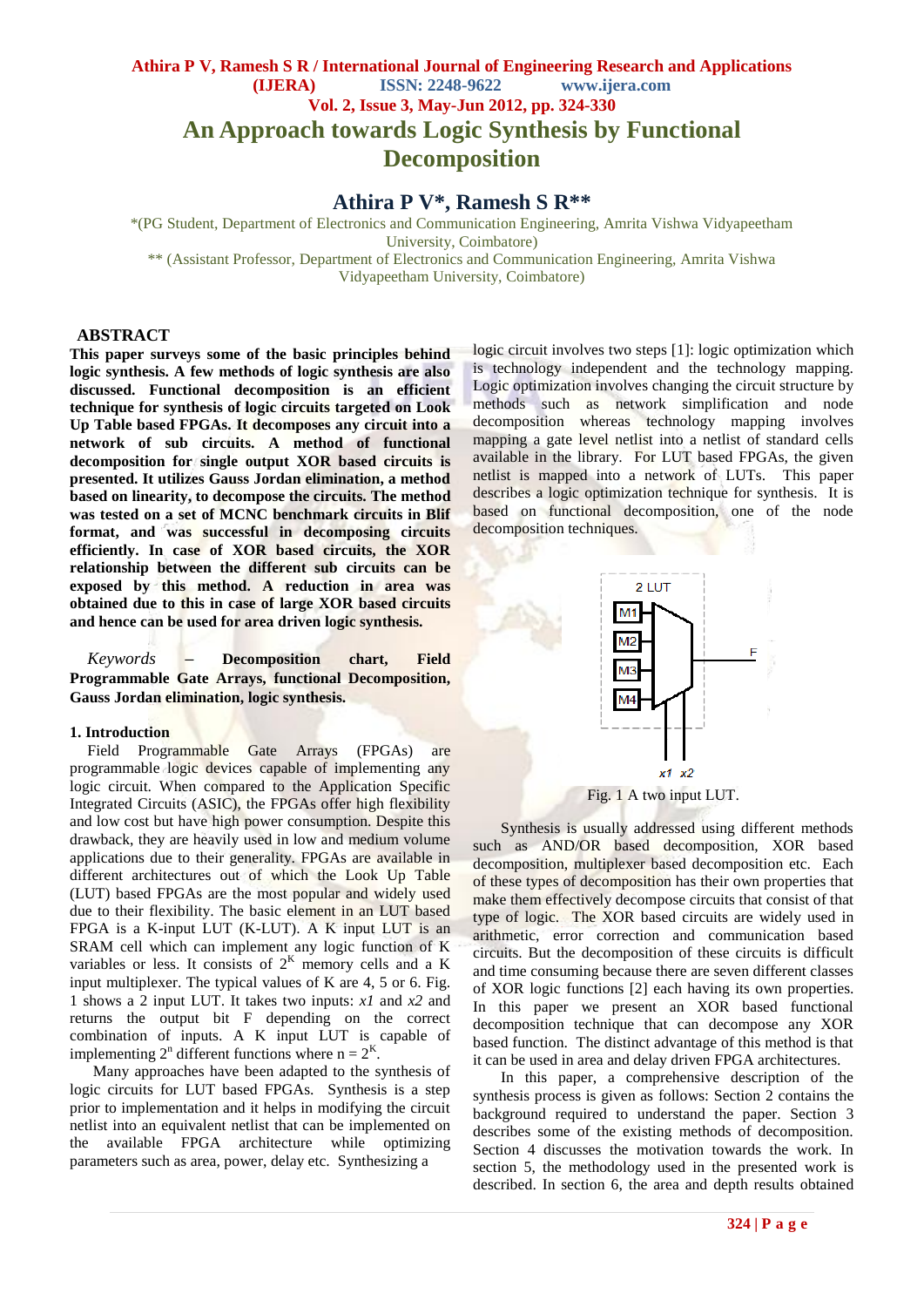#### **Vol. 2, Issue 3, May-Jun 2012, pp. 324-330**

from this work are presented. The obtained results are also compared with those from other tools like ABC and BDS-PGA 2.0. The paper is concluded and the topics of future work are discussed in Section 7.

#### **2. Background**

In this section, the basics of logic synthesis will be discussed. Some of the terminologies required to understand this paper will also be discussed.

#### **2.1 Logic Synthesis**

It is the process of transforming a gate level netlist of a multilevel circuit into a netlist of LUTs in which each LUT has at most K inputs. It involves two major steps: logic optimization and technology mapping.

#### **2.1.1 Logic Optimization**

Logic optimization transforms a network of logic gates into another set of logic gates in such a way that the final netlist is more optimized and suitable for mapping. The most important criterion while optimizing the gate level netlist is that every node should have a K feasible cone. A cone for any node (gate) is a combination of that node and some of its predecessors with the criterion that all the predecessors should have a path from it to that node. The main goals of logic optimization are to reduce the number of gates, reduce the logic depth, reduce the gate complexity or reduce the number of interconnections. But for an LUT based FPGA, reducing the gate count will not produce an optimized circuit but rather the objective is to reduce the number of literals that are present at the input. Some of the methods commonly used for logic optimization are

- 1. Combine a set of gates into a single gate
- 2. Duplicate a gate and redistribute its outputs
- 3. Decompose a gate into set of gates
- 4. Add a wire
- 5. Delete a wire
- 6. Delete unconnected gates

These methods can be broadly classified into two: network simplification and node decomposition.

In network simplification, the one or more nodes are simplified and the corresponding interconnections are also modified. The resulting network should be simpler with less number of gates and less dense interconnections. These results produce a reduction in the total area occupied by the circuitry. Simplification can be based on support reduction or by don't care simplification. Also there can be local simplifications or more efficient global simplifications with no range limit. BDDs and Karnaugh maps are tools that aid such simplification.

In node decomposition, the sub functions that represent a particular network/function are extracted. These new sub functions when combined together will form the original function. In effect the functionality should remain unchanged for the entire network. For LUT based synthesis, decomposition is an efficient method since the original circuit may not be mappable. If a particular node has more than K inputs then it cannot be mapped into a single K input LUT. So it has to be decomposed into two or more nodes so

that each of them is K feasible. Thus decomposition can result in a mapping that is independent of the complexity of the function being implemented.

Node decomposition techniques can be divided into three depending on their optimization objectives: structural decompositions that are applied to simple gates or certain simple-gate networks, symbolic decompositions that are applied to complex gates based on symbolic operations on a given form of functional representation, and Boolean decompositions.

Boolean decomposition is a generalized technique that exploits the full functionality of the circuit. Here a Boolean equivalence exists between the original and the decomposed function. Some methods of Boolean decomposition are co factoring and functional decomposition. Co factoring involves decomposing the circuit in terms of Shannon's expansions, Davio expansions etc.

Functional decomposition [3] is an efficient method of expressing a function of n variables as a function of functions of fewer variables so that the functionality of the original network remains unchanged. For example, function  $F(X)$  can be decomposed into functions *G* and *H*, such that  $F(X) = G(H(A), B)$  where *X* is the set of inputs and *A* and *B* are proper subsets of *X*, such that  $X = A \cup B$ ,  $A \cap B = \emptyset$ . Such a decomposition is called disjoint decomposition. If  $\overline{A} \cap \overline{B} \neq \emptyset$ , then it is called a non-disjoint decomposition. The whole of this paper deals with disjoint functional decomposition. Fig. 2 shows an example for functional decomposition where  $F(X) = G(H(A), B)$  and  $A \cup B = X$ , the set of inputs. The set of variables in  $B = \{S, T\}$  are called the free variables and the set of variables in  $A = \{P, Q, R\}$ are called the bound variables.



Fig. 2 An example for functional decomposition

## **2.1.2 Technology Mapping**

Technology mapping is the process of mapping a gate level netlist into a netlist of standard cells available in the library. In case of Look Up Table based FPGAs the library contains Look Up Tables. Mapping is a technology dependent process and is usually preceeded by logic optimization. The technology mapping step can be considered as a cone selection problem or as a node covering problem. For an LUT based FPGA with K input LUTs available, the cones selected should be K feasible.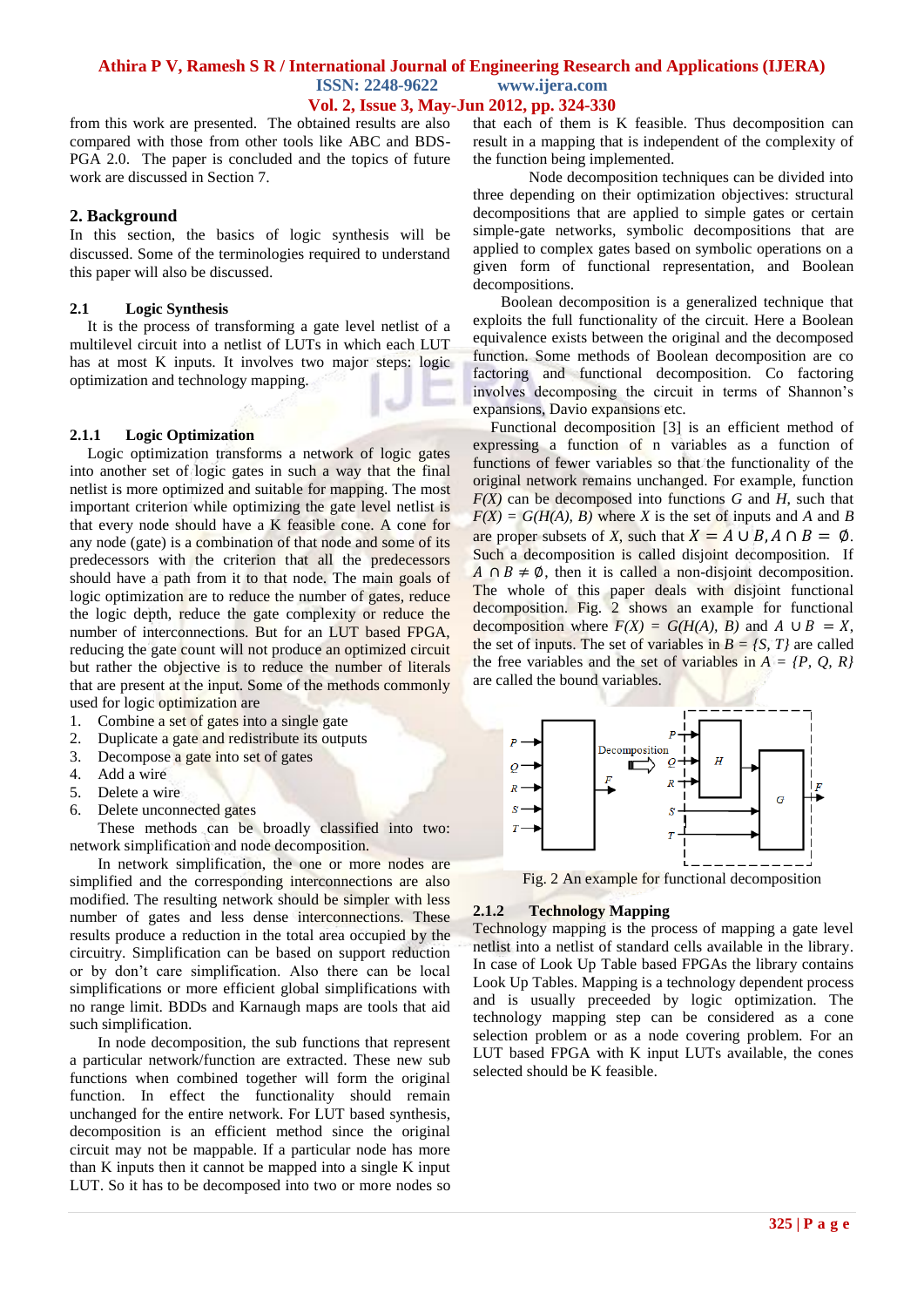



Fig. 3. Technology mapping as a covering problem (a) Initial netlist. (b) Possible covering. (c) LUT mapping.

Fig. 3 illustrates the process of mapping a two output circuit into a set of 4 LUTs. Fig. 3(a) shows the initial gatelevel netlist, Fig. 3 (b) shows a possible covering of the initial netlist using  $4$  LUTs and Fig.  $3(c)$  shows the LUT netlist produced by the covering. In the mapping given, the gate labeled  $x$  is said to be duplicated since it is covered by both LUTs. Looking at technology mapping as a cone selection problem, the subcircuits circled in Fig. 3(b) are examples of cones. Technology mapping attempts to find the best set of cones that can be mapped to the current LUT architecture. "Best" is in terms of the optimizing goals such as area, speed, or power. Any cone with K-inputs or less can be implemented in a K LUT and is K-feasible. Therefore, to technology map circuits to K LUTs the circuit simply has to be decomposed into a set of K feasible cones followed by the direct assignment of a cone to an LUT.





Decomposition chart is a form of representation of the truth table of any circuit. It is similar to the Karnaugh map except that the row and column indexes of the chart are in the binary order while that of the Karnaugh map are in the Gray code order. Fig. 4 shows the truth table of a three variable function  $F(A, B, C)$  and the corresponding decomposition chart. The set of variables used to index the columns of the decomposition chart form the bound set variables and the set of variables used to index the rows form the free set variables. In the example given in Fig. 4, {*C*} is the bound set and  $\{A, B\}$  is the free set.

### **3. Previous Works**

There exists a wealth of research on XOR based decomposition and synthesis. One of the classical approaches is the Ashenhurst Curtis decomposition [4], [5] that makes use of the column multiplicity of the decomposition chart of any network to identify the number of unique columns in the chart. Column multiplicity is the number of distinct columns in the chart. Each unique column represents a compatible class and forms a min term in the decomposed circuit. Fewer the number of distinct columns, fewer is the number of min terms and lesser will be the area occupied by the circuit. Ref. [6] explains a method of encoding the compatible classes to improve the decomposability by extracting common sub expressions for multiple output functions. This is an efficient method of decomposition but does not address XOR based circuits.

Some of the XOR based decompositions were approached by positive Davio Expansions, negative Davio Expansions and Shannon Expansions. Based on these expansions the logic function can be represented in Reed Muller form, Kronecker form [7] and Exclusive OR Sum of Product form. But these methods decompose only one variable at a time, making the technique slow. Also the XOR relationship between non XOR functions cannot be exposed.

In BDD based methods, XOR decomposition is performed by finding x dominators in BDDs [8] and by BDD partitioning. An example for such an approach is given in [9]. This is similar to the concept of column multiplicity and is insufficient for XOR decomposition as it does not consider the XOR relation between the distinct columns. Also they do not consider logic simplifications with don't care sets.

Roth-Karp decomposition [10] requires  $\lambda$  minterms of compatible classes to be encoded with the same code. A modified version of the same is presented in [11] where an encoding algorithm is used to minimize the support of the decomposition functions.

The approach used in this work retains the advantages of the above methods: it has the ability to decompose networks using Shannon's Expansions and Davio Expansions by using only one variable in the free set. Thus they turn out to be the special cases of the decomposition method used here. Also it is able to expose relationships between the columns of a decomposition chart without using the concept of column multiplicity and x dominators.

# **4. Motivation**

This section describes how the functional decomposition will result in area optimization of the circuit. As far as an LUT based FPGA is considered, the area occupied by a circuit on the FPGA is given in terms of the number of LUTs to which the circuit is mapped. Consider an FPGA architecture that consists of K-LUTs. Each LUT consists of  $2<sup>K</sup>$  memory elements and is capable of implementing any logic function of K or fewer inputs. While implementing a network of n inputs on an FPGA, there can be three possibilities: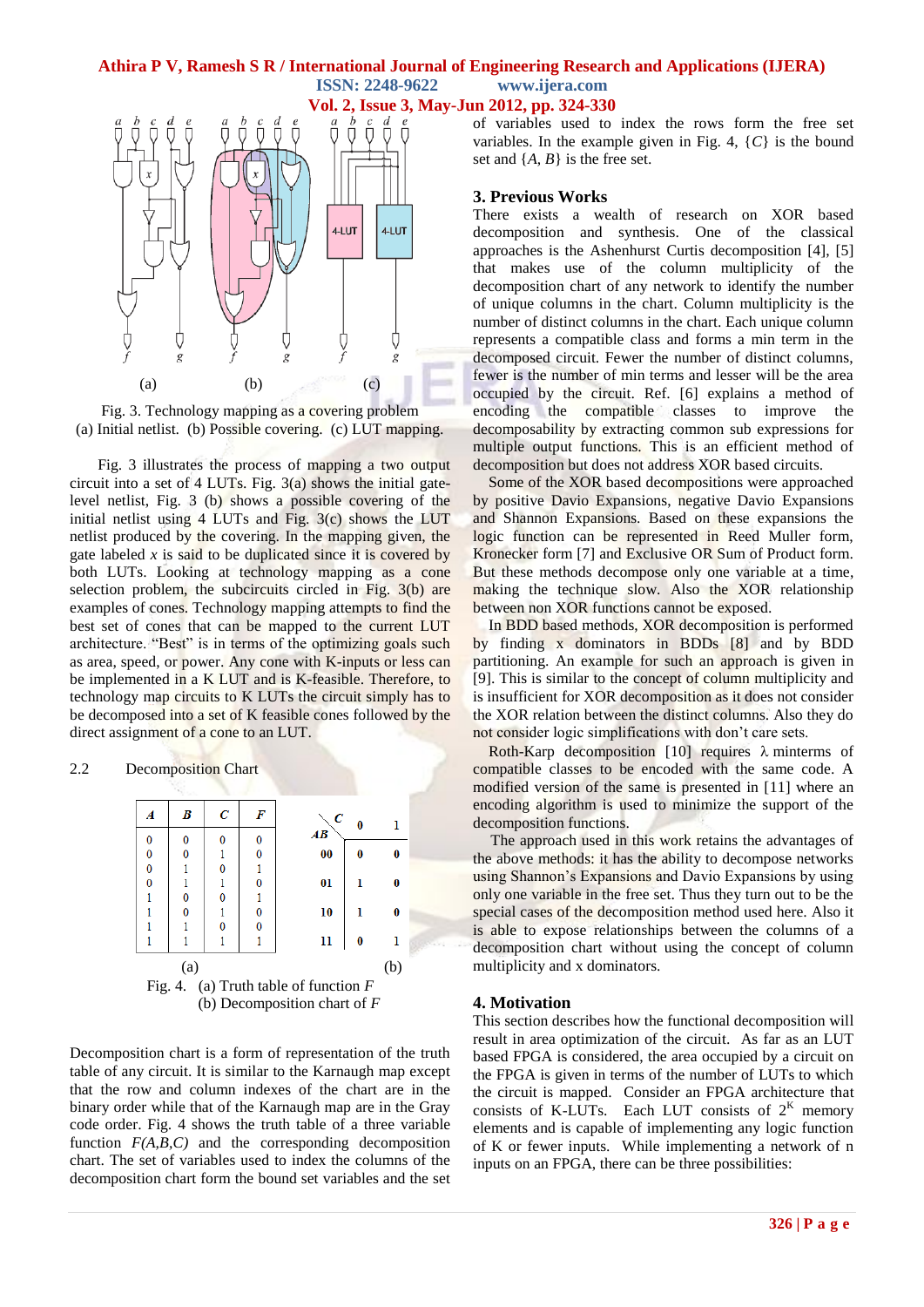#### **Vol. 2, Issue 3, May-Jun 2012, pp. 324-330**  $f = bc \oplus ad$

- 1.  $n < K$ : If the number of inputs is less than the value of K, then the circuit can be implemented on a single LUT. Not all memory locations of that LUT will be occupied.
- 2.  $n = K$ : If the number of inputs is equal to the value of K, then the circuit can be implemented on a single LUT by occupying all the memory bits of the LUT.
- $3. n > K$ : If the number of inputs is greater than the value of K, then the circuit cannot be implemented on a single LUT. If an n input LUT was available, then a single LUT was sufficient. In case of K-LUTs, a minimum of  $2^{n}/2^{K}$ LUTs are required to map the circuit onto the FPGA. If the value of n is very large (say,  $n = 256$ ) and  $K = 6$ , then the number of LUTs required =  $2^{256}/2^6 = 2^{250}$ . An FPGA has limited number of LUTs. So such a circuit with large number of inputs cannot be implemented on an FPGA.

From the above example it can be concluded that reduction in number of literals (input variables) [12] is required to minimize the area occupied by the circuit on an LUT based FPGA, rather than reducing the gate count. The following example shows how functional decomposition helps in reducing the literal count. Consider a network with 6 inputs and a single output, G. Fig. 5(a) shows the original network and Fig. 5(b) shows the network functionally decomposed [13], [14]. The corresponding reduction in number of LUTs can also be seen. If 4-LUT architecture is used, four 4-LUTs are required to implement the network without decomposition, and none of these LUTs are fully utilized whereas in the decomposed circuit, only two LUTs are required one of which is fully utilized. Thus using functional decomposition the LUT count is reduced.



For XOR intensive circuits, area minimization is achieved in a different manner. Here the number of min terms (product terms) is reduced by using the AND/XOR implementation rather than going for the conventional AND/OR implementation. Consider a function, *f* which is dependent on four variables. The AND/OR implementation consists of 4 min terms and is given by

$$
f = acd + abd + abc + bcd \tag{1}
$$

If 3-LUTs are used, then each min term will be mapped to one LUT. This requires four LUTs in total for all the min terms. Also the four input OR gate cannot be implemented in a single LUT and has to be decomposed. The decomposed circuit is shown in Fig. 6(a).

The corresponding XOR implementation is given by

There are only two min terms with each min term having 2 inputs. One min term can be mapped into one LUT and the other min term along with the XOR gate can be mapped into the second LUT as shown in Fig. 6(b). The total number of LUTs required is 2 whereas it is 6 in the former case.

(2)



The speed of operation is another important factor for any circuit. The interconnection length between the primary input and primary output determines the propagation delay and hence the speed. For an LUT based FPGA, speed is determined by the number of LUTs along the critical path and is termed as logic circuit depth. By reducing the logic depth, the speed increases.

#### **5. Methodology**

The method employed here is based on the property of linearity [15]. Any Boolean network can be decomposed by functional linearity which is described as

$$
f(X) = \sum_{i} G_i(Y)H_i(X-Y)
$$
 (3)

where *X* is the set of input variables and  $Y \subseteq X$ . In equation (3), the function *f* is represented as a weighted sum of functions  $G_i$ , called the basis functions. The weighting factors are defined by functions  $H_i$ , called the selector functions. Here the summation represents an XOR operation. This definition exposes the XOR relationship between different logic functions.

The hardware required for implementation can be reduced by deriving the logic sub functions that can be reused in a logic expression. To find out such sub functions a technique in linear algebra is used. All the operations are done in a Galois Field, GF(2) where there are only two symbols 1 and 0. In this field, addition is represented using XOR operation and multiplication using AND operation.

Consider a k input logic function represented using a truth table of  $2^m$  rows and  $2^n$  columns  $(m + n = k)$ . The truth table is equivalent to a two dimensional matrix of  $2^m$  rows and  $2^n$ columns. Viewing the matrix as a set of columns, a set of independent columns called basis have to be found out such that all other columns can be represented using these columns. For this the method of Gaussian elimination [16] is used. The Gaussian elimination converts the matrix into a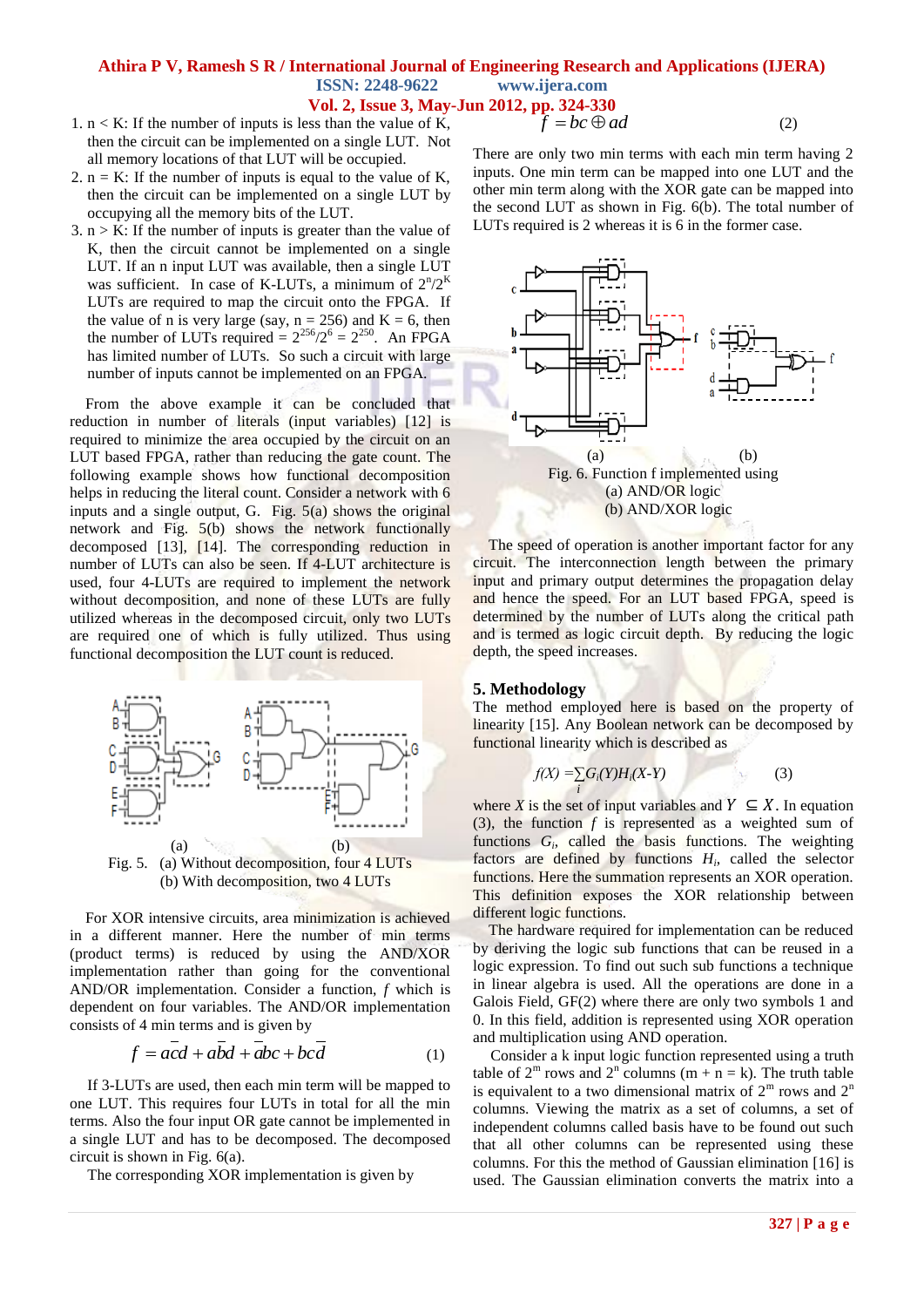# **Vol. 2, Issue 3, May-Jun 2012, pp. 324-330**

row echelon form by applying a series of elementary row transformations. To illustrate the method consider a 4 variable function *f* whose decomposition chart is given in Fig. 7. Initially the rows of the matrix are swapped such that the rows are ordered from top to bottom depending on the column index of the respective leading one entries. A leading one is the first occurrence of 1 in a row of the truth table. Thus if any two successive rows do not consist entirely of zeros, the leading 1 in the lower row occurs farther to the right than the leading 1 in the higher row. Next if a column contains a leading 1 then all the occurrences of 1 below that leading one is made a 0 by XORing the two columns.





For the decomposition chart in Fig. 7 the set of operations to be performed are given in Fig. 8. Initially the rows are arranged depending on the column index of their leading one entries. Now row 1 has a leading one entry at position 2. All the other rows are checked for a 1 entry in the same position as that of the leading one. Since there is a 1 in the corresponding position in row 2 also, row 1 and row 2 are XORed and row 2 is replaced with this value. Since there are no one's in rows 3 and 4 below the leading one, we swap the rows again depending on the column index of leading 1 entries. The next occurrence of leading one is now checked and the process is continued. Finally rows 3 and 4 are entirely sets of zeros. This completes the Gaussian elimination and the matrix is reduced to row echelon form. Now the columns which contain leading one are selected. The corresponding columns in the original matrix correspond to the basis vectors. The basis vectors are

$$
G1 = [0 \t 0 \t 1 \t 1] and G2 = [0 \t 1 \t 0 \t 1].
$$
  
The corresponding basis functions are  

$$
G1 = a, and G2 = b.
$$



Fig. 8. Gaussian elimination applied to the example in Fig.7.

To obtain the selector, Gauss Jordan elimination is applied. This is an extension to the Gaussian elimination method and it converts the matrix to reduced row echelon form. In this form, the columns containing leading ones should have only one nonzero entry. For finding the reduced row echelon form, the row echelon form is considered and each column is checked for the presence of a leading one. If it is found then all the 1's above that leading 1 (if there exists any) is made 0 by XORing the corresponding rows and replacing the latter with the same. For the example in Fig. 7 the reduced row echelon form can be obtained by replacing row 1 by the XOR of row 1 and row 2 as shown in Fig. 9. The rows of the reduced row echelon matrix that contains leading ones correspond to the selector vectors. The selector vectors are

 $H_1 = \begin{bmatrix} 0 & 1 & 0 & 1 \end{bmatrix}$  and  $H_2 = \begin{bmatrix} 0 & 0 & 1 & 1 \end{bmatrix}$ The corresponding selector functions are  $H_1 = d$  and  $H_2 = c$ 

The circuit is thus decomposed as:

| $f = ad \oplus bc$ |  |              |                |                       |          |                               |  |  |  |  |
|--------------------|--|--------------|----------------|-----------------------|----------|-------------------------------|--|--|--|--|
| O                  |  | $\mathbf{1}$ |                |                       | О        |                               |  |  |  |  |
| $\overline{0}$     |  | $\mathbf{1}$ | $1\vert$       | $R1 = R1 \oplus R2$ O |          | $\overline{0}$ $\overline{1}$ |  |  |  |  |
| $\overline{0}$     |  |              | $\overline{O}$ |                       | O        | O                             |  |  |  |  |
| $\Omega$           |  |              |                |                       | $\Omega$ |                               |  |  |  |  |
|                    |  |              |                |                       |          |                               |  |  |  |  |

#### Fig. 9. Gauss Jordan elimination applied to the example in Fig. 7.

Mapping this circuit into a set of LUTs will require smaller number of LUTs when compared with the AND/OR implementation as explained in Section 4. Thus this method will efficiently decompose the given network and produce a netlist optimized in both area and speed.

#### **6. Experimental Results**

This section contains a discussion on the results obtained. The methodology used in the work, comparison of results with those obtained from other state of the art tools and discussion on individual circuits will be presented.

The efficiency of the technique was tested on a set of MCNC circuits in BLIF format [17]. The benchmark circuits were read and the truth table for each network was extracted from it. The basis and selector vectors were found out by implementing the algorithms for Gaussian elimination and Gauss Jordan elimination. The decomposed network corresponding to these vectors were obtained by running the *read\_dsd* command in the mapping tool, ABC [18],[19]. The LUT mapping was done using the ABC's *if –K 4* command. The area results obtained by doing so are given in column 3 of Table 1. Area is given in terms of the number of LUTs consumed by each circuit. The delay results are given in column 3 of Table 2. Delay is given in terms of the logic depth on the critical path i.e., the number of LUTs on the longest path from input to output.

To find the results with ABC, the original circuit was strashed using ABC and then mapped into 4-LUTs. The area and delay results obtained from ABC are given in column 4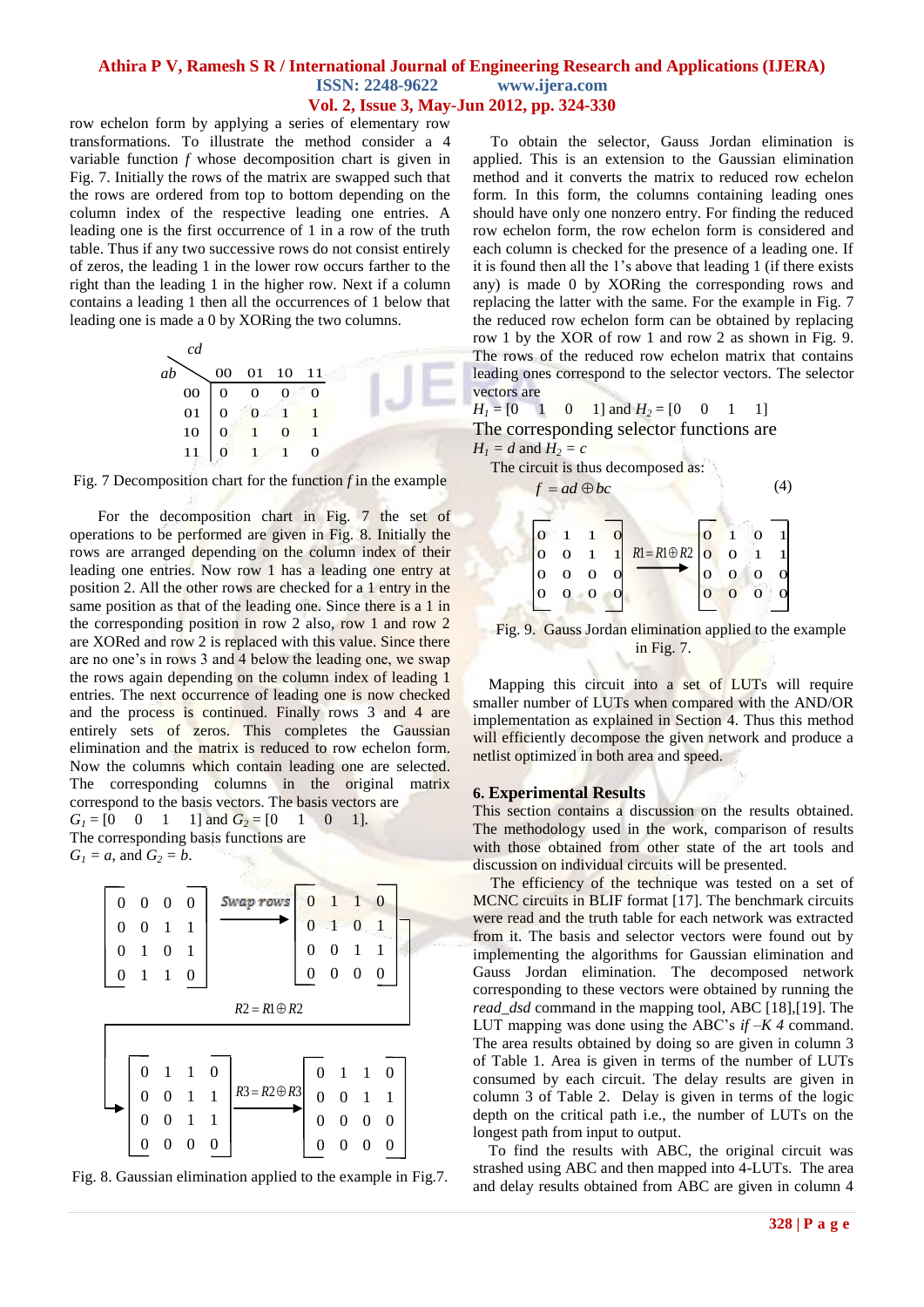## **Athira P V, Ramesh S R / International Journal of Engineering Research and Applications (IJERA) ISSN: 2248-9622 www.ijera.com Vol. 2, Issue 3, May-Jun 2012, pp. 324-330**

of Table 1 and Table 2 respectively. Column 2 represents the number of inputs for each circuit.

| <b>Table 1.</b> Area results obtained from various tools |  |  |
|----------------------------------------------------------|--|--|
|----------------------------------------------------------|--|--|

| <b>Inputs</b><br><b>Name</b> |    | Linearity<br>Approach | <b>ABC</b>     | <b>BDS-</b><br><b>PGA2.0</b> |  |
|------------------------------|----|-----------------------|----------------|------------------------------|--|
| 9sym                         | 9  | 27                    | 157            | 58                           |  |
| 9symml                       | 9  | 13                    | 78             | 19                           |  |
| t481                         | 16 | 314                   | 355            | 524                          |  |
| 5<br>xor <sub>5</sub>        |    | 3                     | $\overline{2}$ | 2                            |  |
| majority                     | 5  | 4                     | 3              | 3                            |  |
| 16<br>parity                 |    | 5                     | 5              | 5                            |  |
| 11<br>cm152a                 |    | 10                    | 10             | 10                           |  |

To find the results with BDS-PGA 2.0 [20], the command *bds –options <circuit.blif>* is run on BDS-PGA 2.0. The decomposed network is mapped using ABC technology mapper. The options can be sharing, xhardcore or heuristic. Column 5 gives the results obtained from BDS-PGA 2.0.

**Table 2.** Delay results obtained from various tools

| <b>Name</b>      | <b>Inputs</b> | <b>Linearity</b><br>Approach | <b>ABC</b>     | <b>BDS-</b><br><b>PGA2.0</b> |
|------------------|---------------|------------------------------|----------------|------------------------------|
| 9sym             | 9             | $\overline{4}$               | 5              | 6                            |
| 9symml           | 9             | 4                            | 6              | 6                            |
| t481             | 16            | 7                            | $\overline{7}$ | 6                            |
| xor <sub>5</sub> | 5             | $\overline{2}$               | $\overline{2}$ | $\overline{2}$               |
| majority         | 5             | $\mathfrak{D}$               | $\overline{2}$ | 3                            |
| parity           | 16            | 2                            | $\overline{2}$ | 2                            |
| cm152a           | 11            | 3                            | 3              | 3                            |

#### **6.1 Discussion of Individual Circuits**

As can be seen in Table 1, area savings were not obtained for circuits like *xor5* and *majority*. *xor5* is a circuit with 5 inputs and a single output. The output is the XOR of all the 5 inputs. The decomposition chart for the circuit is given in Fig. 10.

The reduced row echelon form for the decomposition chart is given in Fig. 11. There are only two basis and selector pairs for this circuit. The synthesized circuit corresponding to this decomposition is as shown in Fig. 12. Each dashed box show the functionality realized by an LUT. The circuit requires 3 LUTs when mapped into a set of 4- LUTs. The logic depth is 2. When compared with ABC and BDS-PGA 2.0, FLDS produces an increase of 1 in the number of LUTs. This can be reduced to 2 by further optimizing the basis and selector pairs obtained. The actual advantage of the method can be known more evidently in case of large circuits like *t481*.

|    | cd |                                                                                                                                                                                                       |  |  |  |
|----|----|-------------------------------------------------------------------------------------------------------------------------------------------------------------------------------------------------------|--|--|--|
| ab |    | 001 010 011 100 101 110 111                                                                                                                                                                           |  |  |  |
|    |    | $\begin{tabular}{ c cccc } \hline 0 & 0 & 1 & 1 & 0 & 1 & 0 & 0 \\ \hline 01 & 1 & 0 & 0 & 1 & 0 & 1 & 1 \\ 10 & 1 & 0 & 0 & 1 & 0 & 1 & 1 \\ 11 & 0 & 1 & 1 & 0 & 1 & 0 & 0 \\ \hline \end{tabular}$ |  |  |  |
|    |    |                                                                                                                                                                                                       |  |  |  |
|    |    |                                                                                                                                                                                                       |  |  |  |
|    |    |                                                                                                                                                                                                       |  |  |  |
|    |    | Fig. 10 Decomposition chart for xor5                                                                                                                                                                  |  |  |  |

|  |  |  |  | $\begin{bmatrix} 1 & 0 & 0 & 1 & 0 & 1 & 1 & 0 \\ 0 & 1 & 1 & 0 & 1 & 0 & 0 & 1 \\ 0 & 0 & 0 & 0 & 0 & 0 & 0 & 0 \\ 0 & 0 & 0 & 0 & 0 & 0 & 0 & 0 \\ 0 & 0 & 0 & 0 & 0 & 0 & 0 & 0 \end{bmatrix}$ |
|--|--|--|--|---------------------------------------------------------------------------------------------------------------------------------------------------------------------------------------------------|
|  |  |  |  |                                                                                                                                                                                                   |
|  |  |  |  |                                                                                                                                                                                                   |
|  |  |  |  |                                                                                                                                                                                                   |





Fig. 12 Decomposed circuit for *xor5*

#### **7. Conclusion**

A survey of literature on decomposition and synthesis of logic circuits is presented. A logic synthesis approach for LUT based FPGAs based on functional decomposition has been discussed in this paper. The method is based on linear algebra and requires only the truth table of any network as its input. XOR relationship between the different logic sub functions can be exposed by this method and hence is efficient in decomposing XOR based circuits in terms of area and delay. Further the method can be extended to decompose multioutput networks by putting the truth tables of each output side by side.